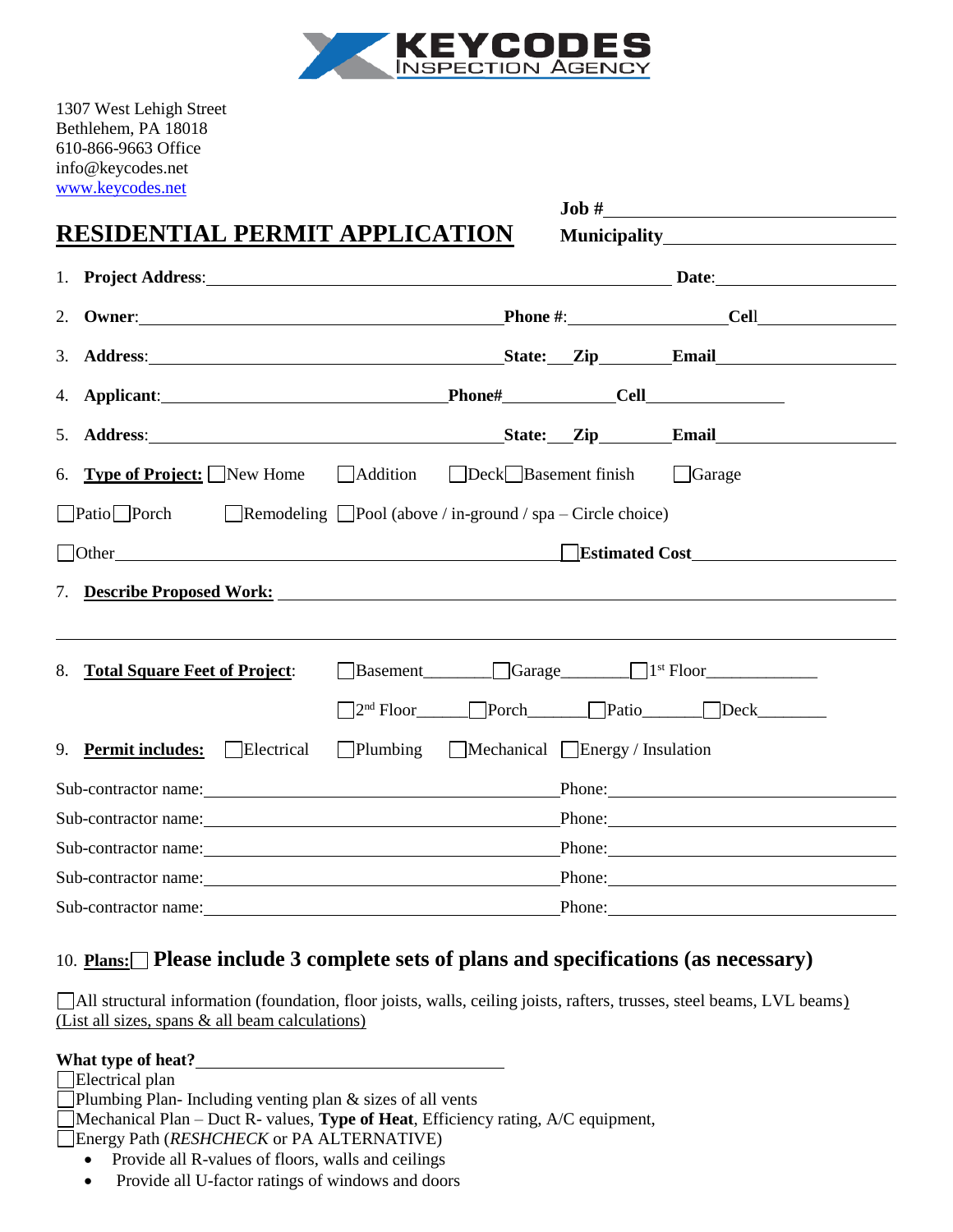# **ENERGY INFORMATION:**

### 11. **ENERGY CODE PATH: IRC PA ALTERNATIVE IECC**

*RESCHECK –* **3 sets of all pages including the certificate must be submitted**

**PA ALTERNATIVE – All R-Values for walls, floors and ceiling must be shown. All exterior doors and window Ufactor ratings must be shown. All heating and cooling equipment must be listed and the location of each unit. All duct work R-values must be shown.** 

**To obtain a copy of the 2018 PA Alternative – Please contact our office and we can email one to you.**

**A programmable thermostat is required. Attic hatches must be insulated and weather sealed. Air barriers are required over the insulation at all exterior tubs / showers and zero clearance fireplaces.** 

**A BLOWER DOOR TEST IS REQUIRED AND RESULTS MUST BE SUBMITTED AT FINAL INSPECTIONS**

# **NOTE: R- 20 is now the required minimum exterior walls and R-49 ceiling.**

# **PLUMBING INFORMATION:**

| 12. Description of Work: |  |
|--------------------------|--|
|                          |  |

13. **Project Information**: *LIST NUMBER OF FIXTURES FOR EACH*

|                                                                          |  |                               | Clothes Washing Machine Floor Drains House Trap Laundry Tub |
|--------------------------------------------------------------------------|--|-------------------------------|-------------------------------------------------------------|
|                                                                          |  |                               |                                                             |
| Sanitary pipe material Mater pipe material Mater pipe material           |  |                               |                                                             |
| SHOW ALL VENT SIZES ON PLAN - ONE 3 INCH VENT REQUIRED FOR EACH DWELLING |  |                               |                                                             |
| <b>ELECTRICAL INFORMATION:</b>                                           |  |                               |                                                             |
|                                                                          |  |                               |                                                             |
|                                                                          |  |                               |                                                             |
|                                                                          |  | $Fans$ <sub>___________</sub> |                                                             |

Smoke Det. Appliances AG Pool IG Pool Spa Other (describe)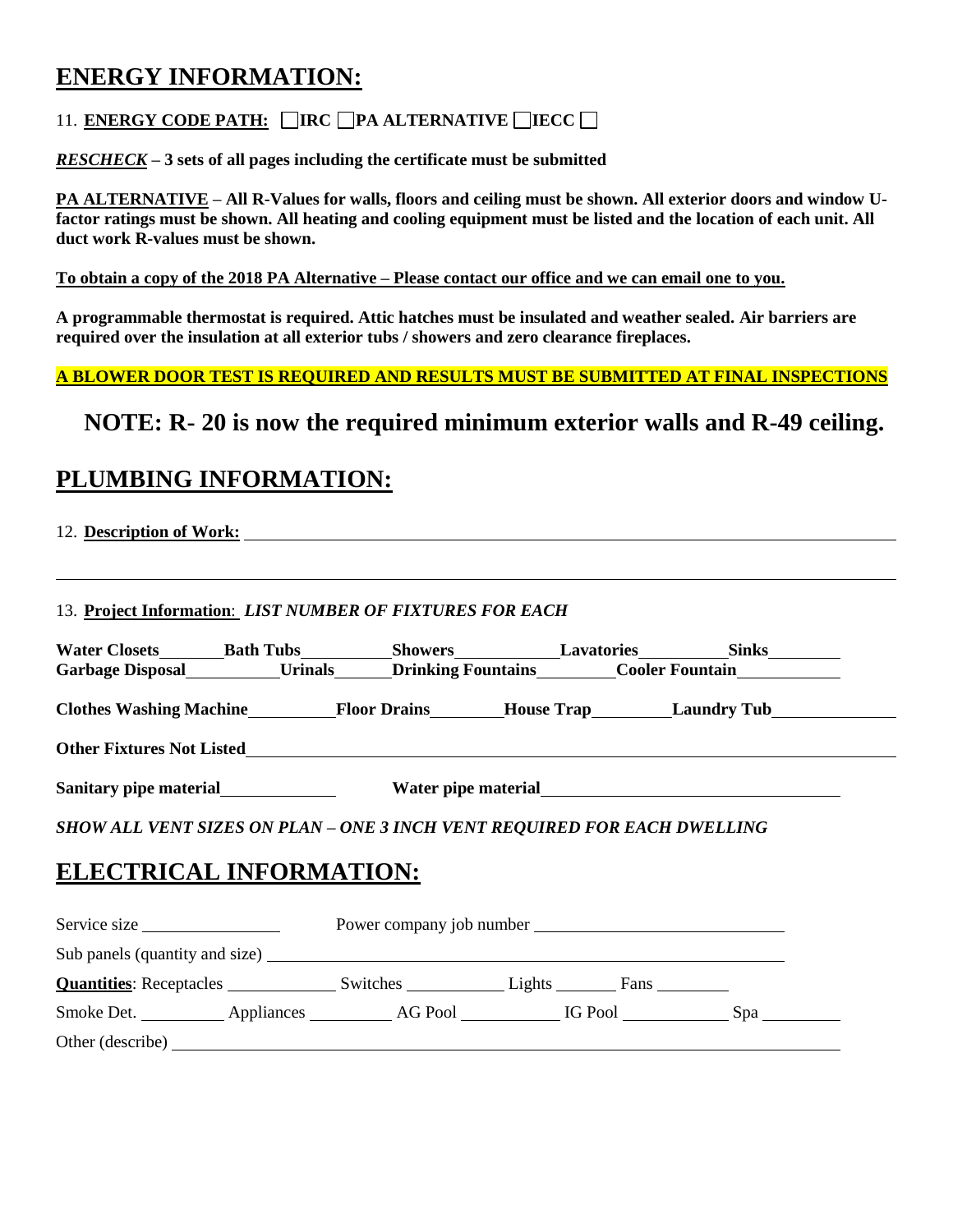# **MECHANICAL INFORMATION:**

| <b>Description of Work:</b> |
|-----------------------------|
|-----------------------------|

#### 14. **Project Information**: **LIST NUMBER OF UNITS FOR EACH**

| <b>HEATING UNITS</b>   | A/C UNITS | <b>EXHAUST FANS</b>                  | <b>GAS</b> |
|------------------------|-----------|--------------------------------------|------------|
| <b>EQUIPMENT</b>       |           |                                      |            |
| <b>OIL EQUIPMENT</b>   |           | PLENUM RETURN VES NO COOKING EXHAUST |            |
| <b>LAUNDRY</b>         |           | (COMMERCIAL ONLY)                    |            |
| <b>OTHER EQUIPMENT</b> |           |                                      |            |

*A CARBON MONOXIDE DETECTOR IS REQUIRED IF ANY FUEL BURNING EQUIPMENT OR ATTACHED GARAGE(S) - RESIDENTIAL*

# **CONSTRUCTION DRAWINGS**

## **Three sets of drawings are required for plan review purposes.**

- **1. Sealed design plans may be required by our office under R106.1.1 of the 2009 IRC code.**
- 2. **SITE PLAN –** A site plan shall be submitted showing all property dimensions and proposed structures (addition, garage, deck, pool, etc.) See example attached.
- 3. **ELEVATION DRAWINGS** All elevations must be shown and indicate the height of the structure and the height of the finish grade. If there is going to be a walk out basement the sloped grading must be indicated on the plans.
- 4. **WALL BRACING** A plan showing all wall bracing requirements shall be submitted and follow the 2006 IRC R602.10 to R602.11.3.
- 5. **ROOF FRAMING** A roof framing detail plan must be submitted indicating if the roof will be constructed with standard framing lumber or roof trusses.
- If standard framing will be used all rafters, hip rafters and ridge board sizes must be indicated along with the spans of each and roof pitch.
- If roof trusses will be used then the type / style of roof truss must be indicated, the spacing of each truss and an engineered truss design must be submitted with the engineer's professional seal.
- 6. **CROSS SECTION DETAIL** A cross section detail plans must be included and show all materials from the footer up to the roof and include all material sizes and spacing. This plan shall show as much details as possible including (rebar, psi of concrete, vapor barrier, anchor bolts, floor joists, wall studs, sheathing, house wrap, insulation R-values, ceiling joists, rafters, ridge board, roof trusses, hurricane tie down clips, roof sheathing, snow & ice shield) The foundation area shall be noted as "full basement, crawl space or slab on grade) See attached example.
- **7. ENGINEERED MATERIALS** Any material that is engineered (I-joists, floor trusses, LVL beams, roof trusses, superior wall foundations) shall have all the design specifications submitted. All steel beam sizes shall be noted on the plans and shall have documentation of how the steel beams were sized. **Anything that is "engineered" shall have the design professional's seal on the information submitted.**